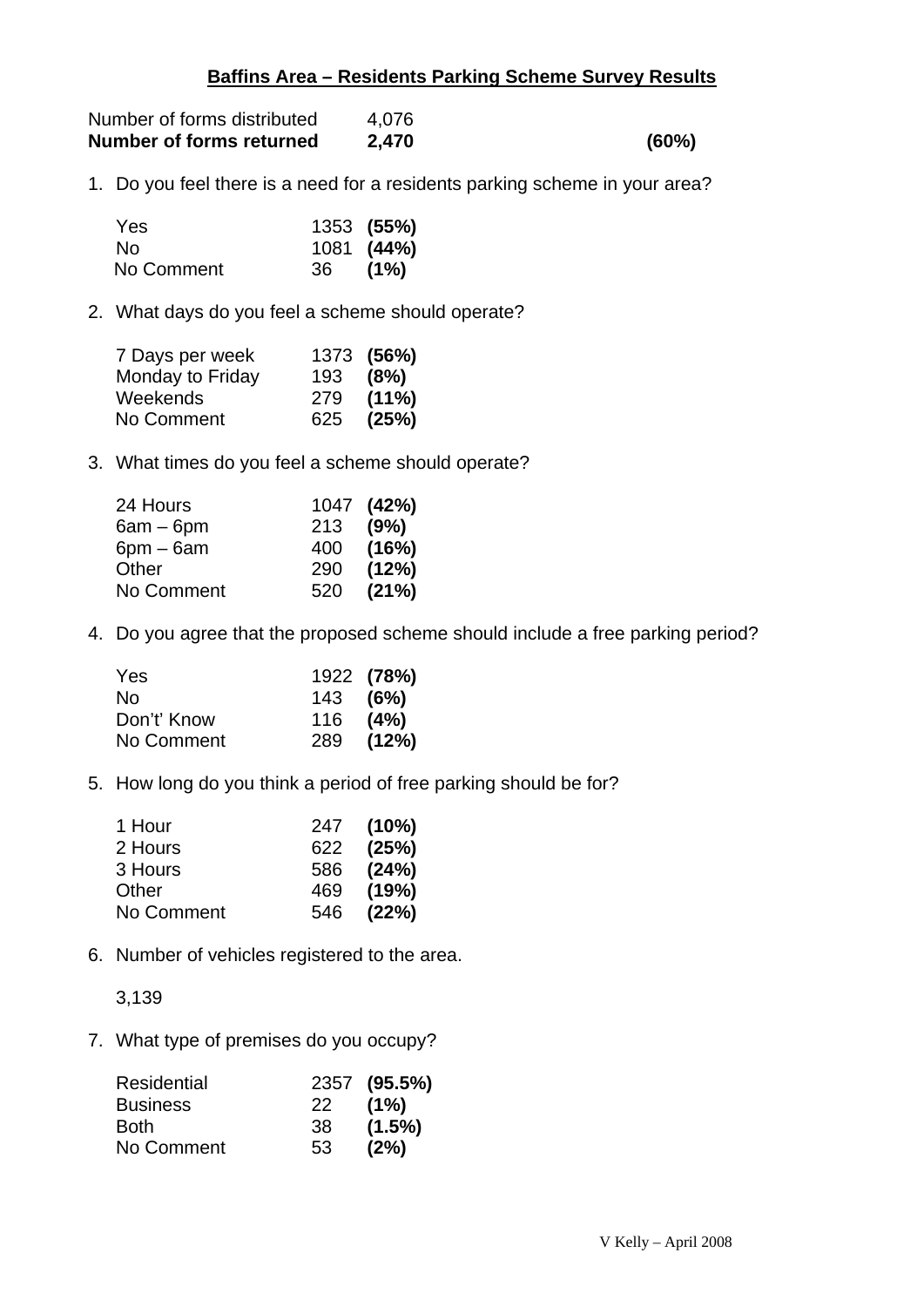| <b>Roads</b>                | <b>Residents</b><br>For | <b>Residents</b><br><b>Against</b> | <b>Residents</b><br><b>Undecided</b> | No. Of<br><b>Residents</b><br>Who<br><b>Responded</b> | No. Of<br><b>Properties</b> |
|-----------------------------|-------------------------|------------------------------------|--------------------------------------|-------------------------------------------------------|-----------------------------|
| <b>Algiers Road</b>         | 22                      | 13                                 | $\mathbf 0$                          | 35                                                    | 51                          |
| <b>Ascot Road</b>           | 11                      | 3                                  | $\overline{1}$                       | 15                                                    | 19                          |
| <b>Baffins Road</b>         | 47                      | 26                                 | $\overline{0}$                       | 73                                                    | 134                         |
| <b>Beasant Close</b>        | 8                       | 9                                  | $\overline{0}$                       | 17                                                    | 43                          |
| <b>Bowler Avenue</b>        | 9                       | 3                                  | $\mathbf 0$                          | 12                                                    | 24                          |
| <b>Bowler Court</b>         | $\overline{2}$          | $\mathbf 0$                        | $\overline{0}$                       | $\overline{2}$                                        | 3                           |
| <b>Cedar Grove</b>          | 19                      | 21                                 | $\overline{0}$                       | 40                                                    | 58                          |
| <b>Chasewater Avenue</b>    | 32                      | 9                                  | 1                                    | 42                                                    | 81                          |
| <b>Cheslyn Road</b>         | 10                      | 13                                 | $\overline{0}$                       | 23                                                    | 50                          |
| <b>Chesterfield Road</b>    | 51                      | 15                                 | $\overline{0}$                       | 66                                                    | 108                         |
| <b>Chilcote Road</b>        | 20                      | 16                                 | $\overline{0}$                       | 36                                                    | 46                          |
| Cobden Avenue               | 14                      | 15                                 | $\mathbf 0$                          | 29                                                    | 42                          |
| <b>Colebrook Avenue</b>     | 6                       | $\overline{4}$                     | $\overline{0}$                       | 10                                                    | 21                          |
| Cooper Road                 | $\overline{0}$          | $\overline{0}$                     | $\overline{0}$                       | $\overline{0}$                                        | $\overline{0}$              |
| Douglas Road                | 6                       | 1                                  | $\mathbf 0$                          | $\overline{7}$                                        | 12                          |
| Dover Road                  | 95                      | 35                                 | 1                                    | 131                                                   | 189                         |
| <b>Dudley Road</b>          | 1                       | $\overline{4}$                     | $\mathbf 0$                          | 5                                                     | 9                           |
| Eastbourne Road             | 3                       | 6                                  | $\mathbf 0$                          | 9                                                     | 11                          |
| <b>Ebery Grove</b>          | 22                      | 34                                 | $\overline{0}$                       | 56                                                    | 98                          |
| <b>Folkestone Road</b>      | 53                      | 12                                 | $\overline{2}$                       | 67                                                    | 114                         |
| <b>Hayling Avenue</b>       | 96                      | 82                                 | $\overline{2}$                       | 180                                                   | 286                         |
| <b>Highgrove Road</b>       | 26                      | 29                                 | $\mathbf 0$                          | 55                                                    | 68                          |
| <b>Idsworth Road</b>        | 17                      | 31                                 | 1                                    | 49                                                    | 69                          |
| <b>Jenkins Grove</b>        | 21                      | 36                                 | $\overline{0}$                       | 57                                                    | 83                          |
| <b>Kimbolton Road</b>       | 67                      | 12                                 | $\overline{2}$                       | 81                                                    | 126                         |
| <b>Kirpal Road</b>          | 4                       | 10                                 | $\overline{0}$                       | 14                                                    | 63                          |
| Lakeside Avenue             | $\overline{7}$          | 11                                 | $\mathbf 0$                          | 18                                                    | 24                          |
| Langstone Road              | 73                      | 47                                 | 3                                    | 123                                                   | 188                         |
| <b>Lichfield Road</b>       | 47                      | 24                                 | 1                                    | 72                                                    | 103                         |
| <b>Lynton Grove</b>         | 31                      | 23                                 | 1                                    | 55                                                    | 90                          |
| Marina Grove                | $\overline{4}$          | 11                                 | $\mathbf 0$                          | 15                                                    | 25                          |
| <b>Martin Road</b>          | 21                      | 17                                 | $\mathbf 0$                          | 38                                                    | 57                          |
| Maydman Square              | 6                       | 5                                  | $\mathbf 0$                          | 11                                                    | 26                          |
| Milton Road (2-118 & 1-165) | 51                      | 21                                 | $\overline{2}$                       | 74                                                    | 213                         |
| Moneyfield Avenue           | 14                      | $\overline{7}$                     | $\overline{0}$                       | 21                                                    | 45                          |
| <b>Myrtle Grove</b>         | $\overline{7}$          | 22                                 | $\mathbf 0$                          | 29                                                    | 44                          |
| Neville Road                | 10                      | 6                                  | $\mathbf 0$                          | 16                                                    | 19                          |
| Northover Road              | 3                       | 16                                 | $\overline{1}$                       | 20                                                    | 34                          |
| Paignton Avenue             | 15                      | 18                                 | $\mathbf 0$                          | 33                                                    | 50                          |
| Petworth Road               | 13                      | 12                                 | $\mathbf 0$                          | 25                                                    | 33                          |
| Redcar Avenue               | 14                      | 13                                 | $\mathbf 0$                          | 27                                                    | 37                          |
| <b>Ripley Grove</b>         | 27                      | 17                                 | 1                                    | 45                                                    | 74                          |
| Romsey Avenue               | 14                      | 13                                 | $\mathbf 0$                          | 27                                                    | 35                          |